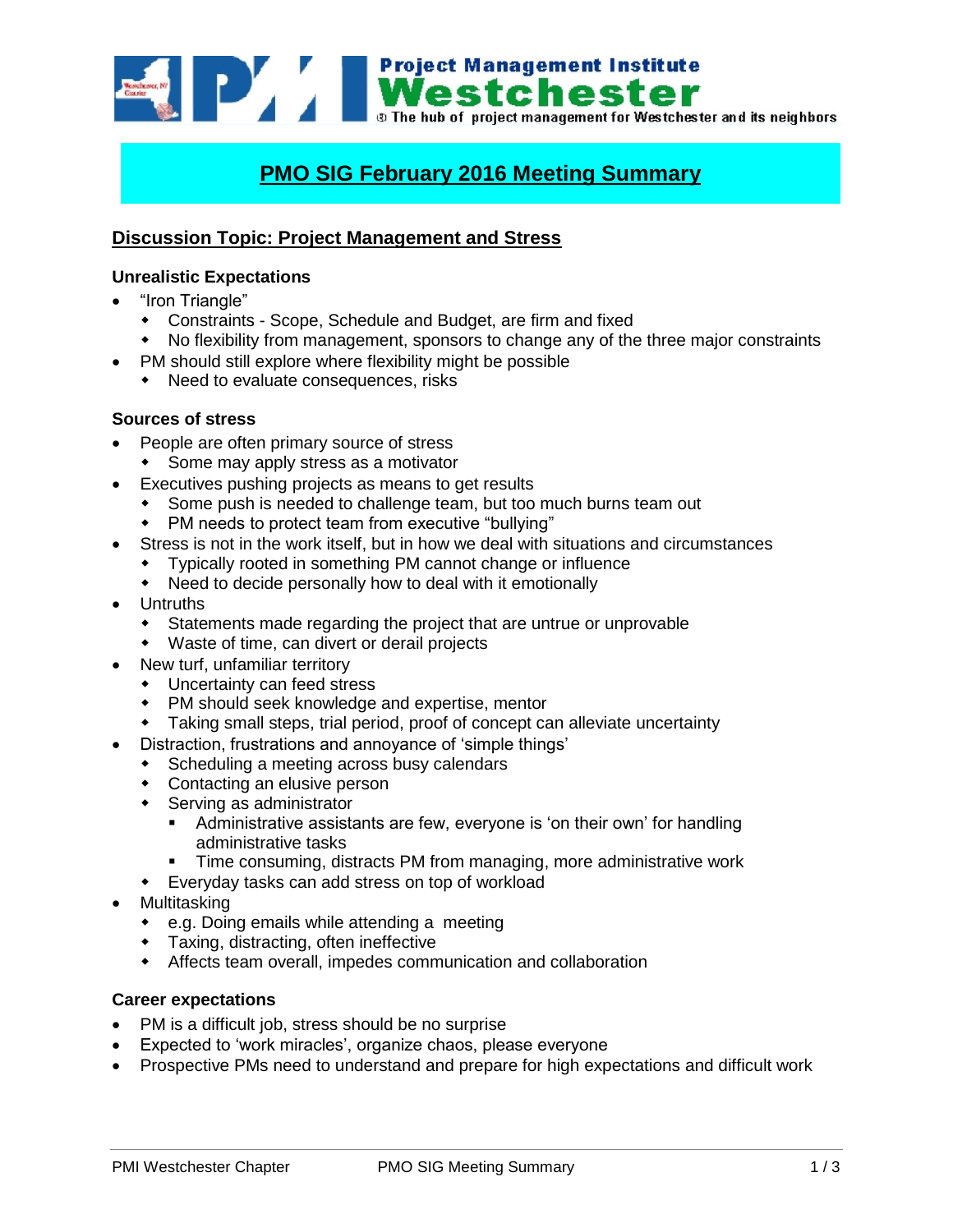

#### **"Do more with less"**

- Tired, worn out concept
	- Formerly used to define constraints
	- Overused, becomes ineffective and unheard
	- **Does not motivate**
- Does not provide a solution or clear direction
	- Adds uncertainty, restriction, complexity
	- Summarizes ingredients for stress in few words
- Euphemism for difficult circumstances, lack of strategy
- Simplicity of such statement may not introduce stress until details are explored, revealing challenges and stress factors

#### **"Wearing many hats"**

- PM typically has multiple roles
	- Project manager
	- Team resource manager
	- Business analyst
	- Product owner
- If/when any role becomes too challenging, distracts from other roles, adds stress
- Some roles pushed to PM may be completely different jobs
	- ◆ e.g. Acting in sales role
	- May work in other areas where resources and time allow absorption of role
	- Will add stress when extra role is delegated without addressing or acknowledging constraints or difficulties
	- PM needs to explore alternatives, clarify roles, manage expectations

#### **Flexible workplace**

- "Work from anywhere" more and more prevalent
	- Advantages
		- No commuting
		- Able to be at home if needed (personal reasons)
	- Disadvantages
		- **Less separation of work/home life**
		- **Clock never stops, never leave the office to go home**
- Geographically disperses team, adds communication and teamwork challenges
	- Communication and collaboration is virtual
		- **Teleconferences, emails, instant/text messages**

#### **Meetings**

- Too many meetings fills workday
	- Less time for productive work
	- More overtime to catch up on productive work
- Block your calendar to reserve work time
	- Advise overworked team members to do the same
- Don't invite everyone to every meeting
	- **Enable others to get work done**
	- Sub teams can divide and reduce overall meeting time